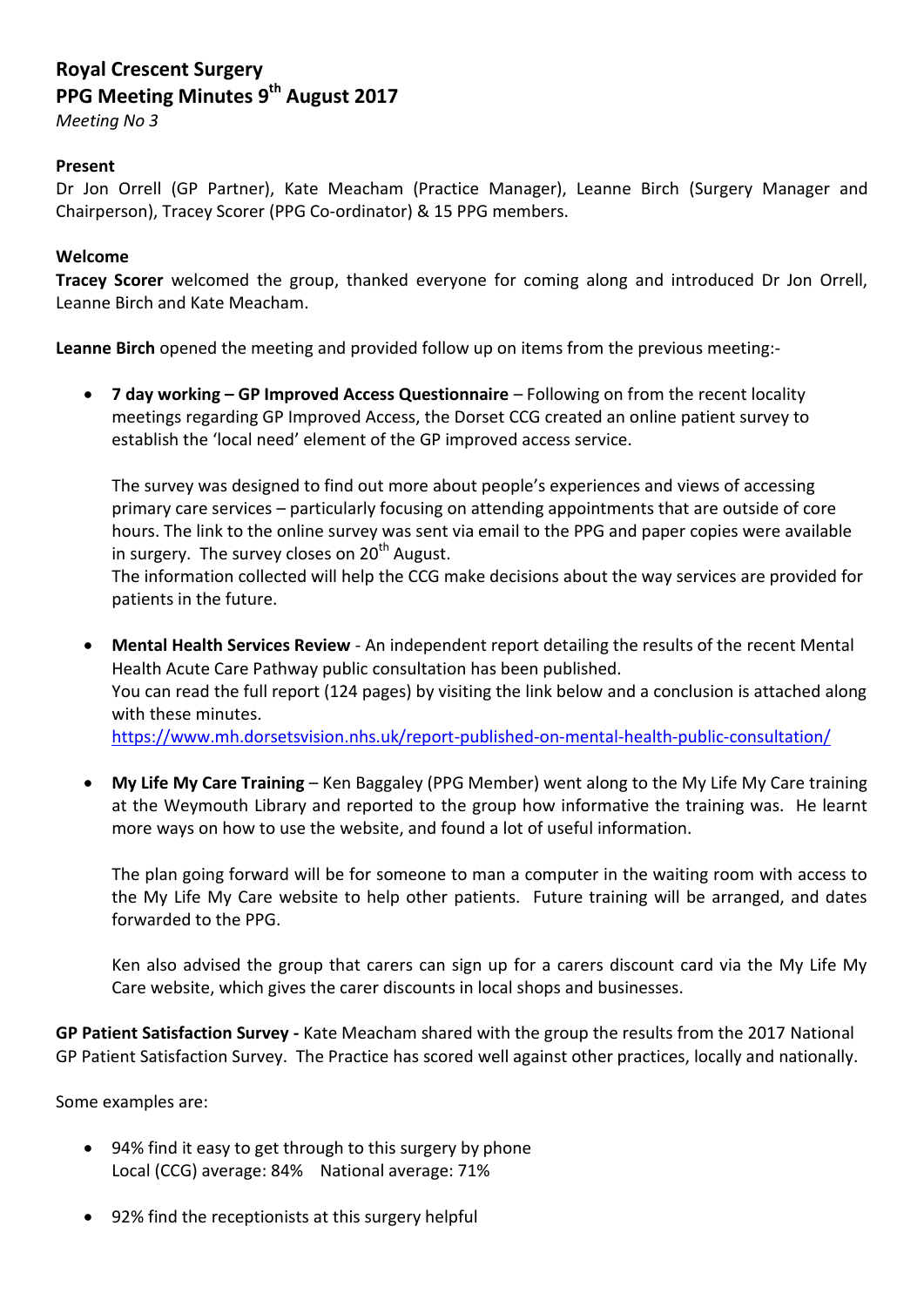Local (CCG) average: 90% National average: 87%

- 85% usually get to see or speak to their preferred GP Local (CCG) average: 67% National average: 56%
- 93% were able to get an appointment to see or speak to someone the last time they tried Local (CCG) average: 90% National average: 84%
- 77% usually wait 15 minutes or less after their appointment time to be seen Local (CCG) average: 67% National average: 64%
- 100% had confidence and trust in the last GP they saw or spoke to Local (CCG) average: 97% National average: 95%
- 91% are satisfied with the surgery`s opening hours Local (CCG) average: 80% National average: 76%

You can view the full results online and compare our surgery to other surgeries by visiting: https://gp-patient.co.uk/

## **General Discussion - Flu Vaccination – Why do we need it? Is it worth it?**

Dr Jon Orrell answered the question – Absolutely! Anyone who is in an at risk group or over 65, and invited for the annual flu vaccination should take up the vaccination.

Each year, the viruses that are most likely to cause flu are identified in advance and vaccines are made to match them as closely as possible. Most injected flu vaccines protect against three types of flu virus:

- **A/H1N1** the strain of flu that caused the swine flu pandemic in 2009
- **A/H3N2**  a strain of flu that mainly affects the elderly and people with risk factors like a long term health condition. In 2017/18 the vaccine will contain an A/Hong Kong/4801/2014 H3N2-like virus
- **Influenza B** a strain of flu that particularly affects children. In 2017/18 the vaccine will contain B/Brisbane/60/2008-like virus

Flu vaccine is the best protection we have against an unpredictable virus that can cause unpleasant illness in children and severe illness and death among at-risk groups, including older people, pregnant women and those with an underlying medical health condition.

Dr Orrell stated that when working as a young GP before the start of 'flu vaccines' GP surgeries and hospitals would be full of patients ill with flu for a few weeks of the year at 'flu season', with some hospitals having to close wards as a consequence of the flu virus. A lot more people died from the flu virus back then. Children are the worst culprits for spreading the virus! Dr Orrell advises anyone who is offered the free vaccination to have the jab!

**RCS & PRS Patient Questionnaire –** Although the patient survey states we are doing well, we would like to know what is important to our patients and how we can continue to improve our services. Leanne asked the group for their thoughts on a patient questionnaire, generated by the RCS PPG to be handed out at the flu clinics.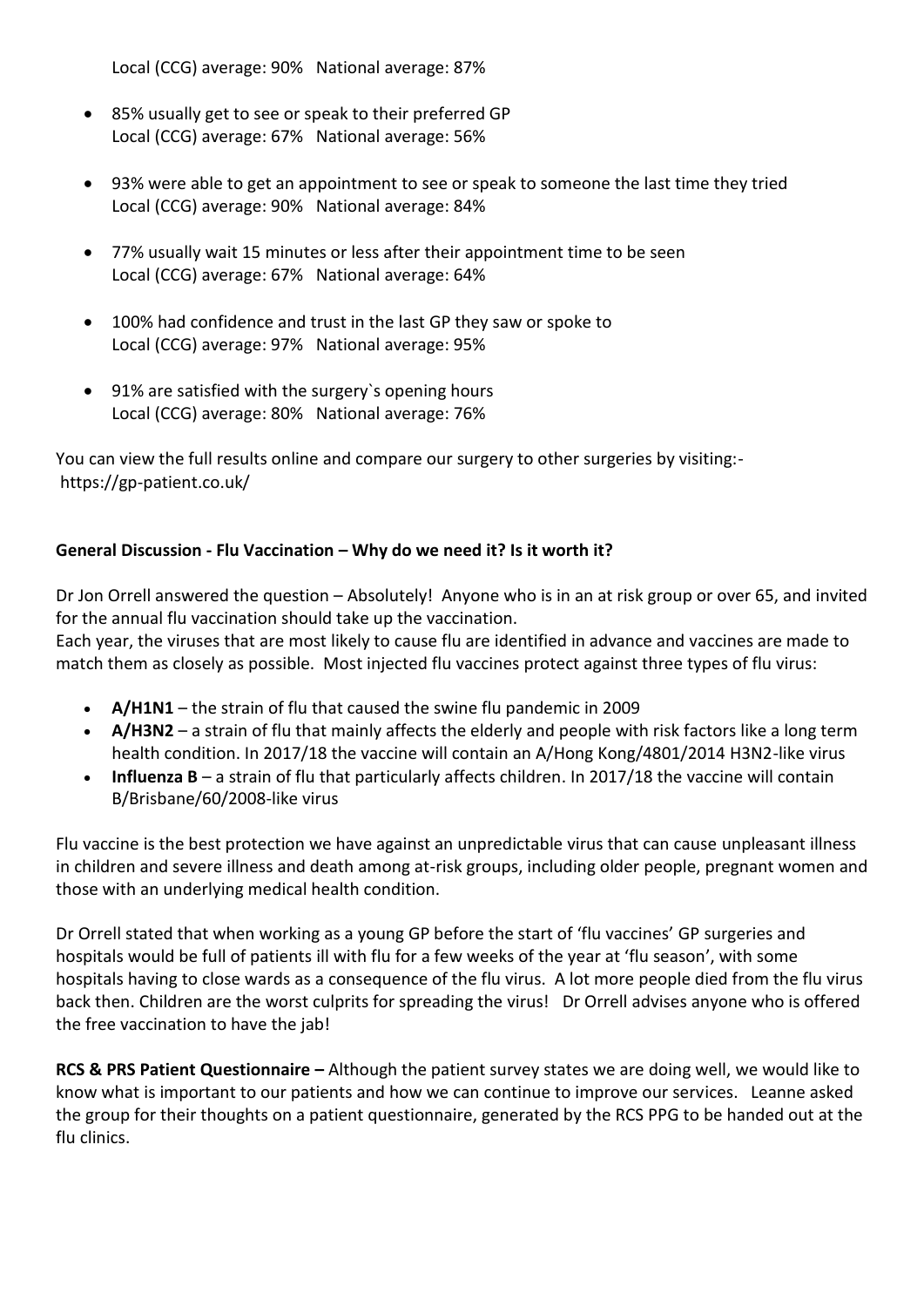We vaccinate roughly 2,500 patients each year and around 2,000 patients are vaccinated in flu clinics. Flu clinics are a good way to pass on or gain information from patients who may not visit the surgery very often or some at all.

After discussion, some ideas for questions were:-

- Are you aware we can send appointment reminder text messages to your mobile phone?
- Are you aware you can book appointments and request repeat medications online?
- Do you use Online Services?
- Do you feel you are kept well informed of health information and new services available?
- Are there any services you would like the surgery to be able to offer if possible?
- Would you be prepared to pay for these services?
- How would you like us to communicate with you?
- Do you have access to a computer?
- Is there anything else you would like to tell us?

It was mentioned to keep the questionnaire short and no longer than 2 pages. We decided on a 'communication theme' and how we can communicate information to all patients

Tracey will draft up a questionnaire and then email back to the group for feedback.

## **FLU CLINIC 2017 - PPG Help**

Flu season is a busy time for the surgery; we have about 2,500 patients to vaccinate. We find running walkin clinics the best way to vaccinate the majority of our patients. We hold 3 main clinics:-

**Westfield School** *Sat 23rd October 9am – 2.30pm (Preston patients)* **Wey Valley School** *Sat 30th September 9-12:30pm* **The Park Community Centre** *Wed 4th October 2-5:30pm*

We asked if any PPG members would be available to help out at the flu clinic. If you could help out for an hour or 2 it would be really helpful. You can get your Flu Jab at the same time!

Ways you can help:-

- $\triangleright$  Give out the PPG Questionnaires, inform patients of the PPG and encourage other patients to join
- $\triangleright$  Hand out SAIL (Safe and Independent Living) forms
- $\triangleright$  Make drinks for staff members and helpers

Over the years we have streamlined our processes to vaccinate people quickly and efficiently. We also have an information area which this year will include:-

## **RCS PPG**

**Way Finders** (*provide information and signposting to support services for adults in the community.* **Dorset Fire and Rescue Service Police My Life My Care** (Westfield School)

Please email Tracey if you would like to help, and the date and time of which clinic.